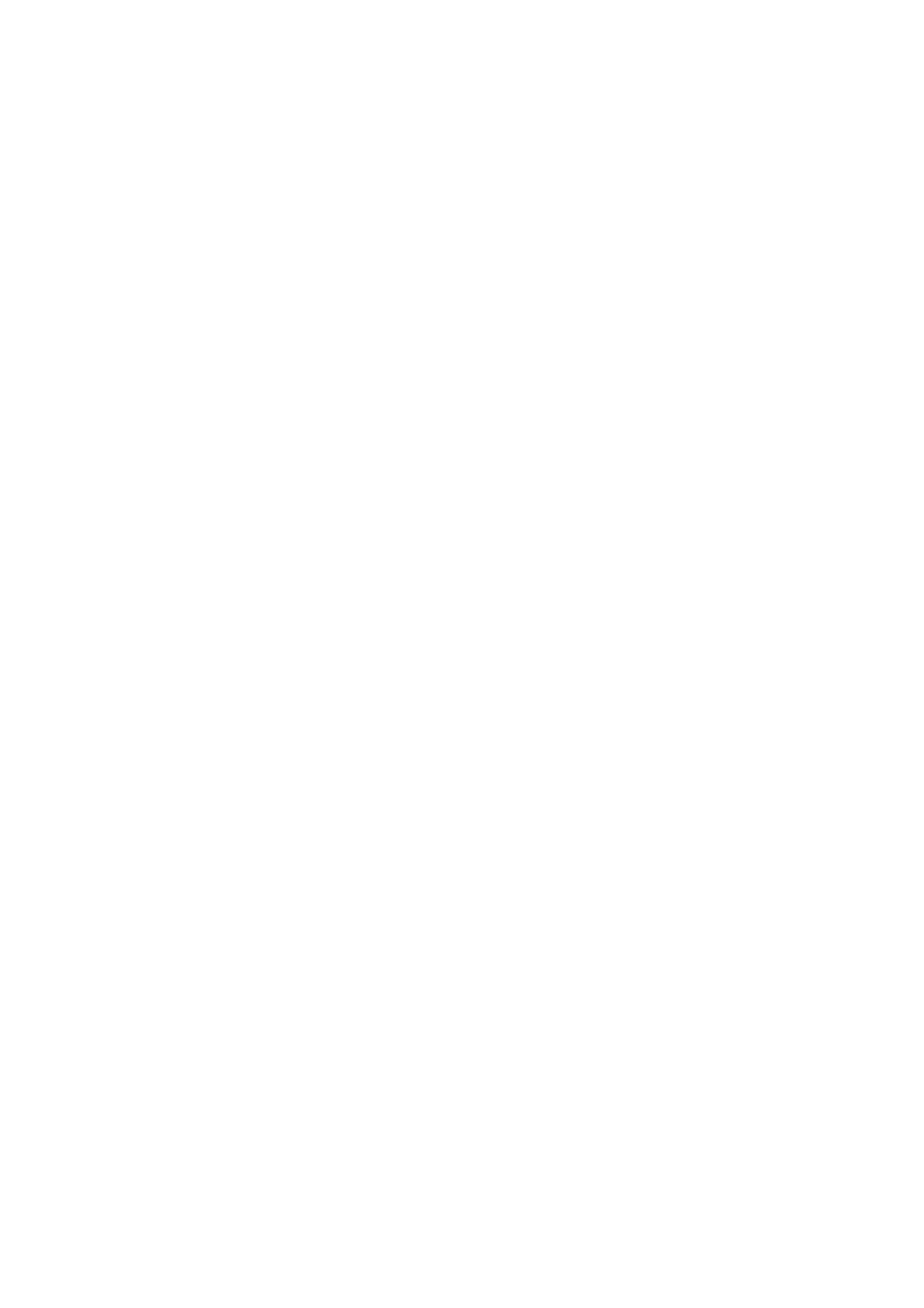*I certify that this public bill, which originated in the Legislative Assembly, has finally passed the Legislative Council and the Legislative Assembly of New South Wales.*

> *Clerk of the Legislative Assembly. Legislative Assembly, Sydney, , 2009*



New South Wales

# **Heritage Amendment Bill 2009**

Act No , 2009

An Act to amend the *Heritage Act 1977* and the *Environmental Planning and Assessment Act 1979* with respect to the Heritage Council of New South Wales, State heritage items and other items of heritage significance; and for other purposes.

*I have examined this bill and find it to correspond in all respects with the bill as finally passed by both Houses.*

*Assistant Speaker of the Legislative Assembly.*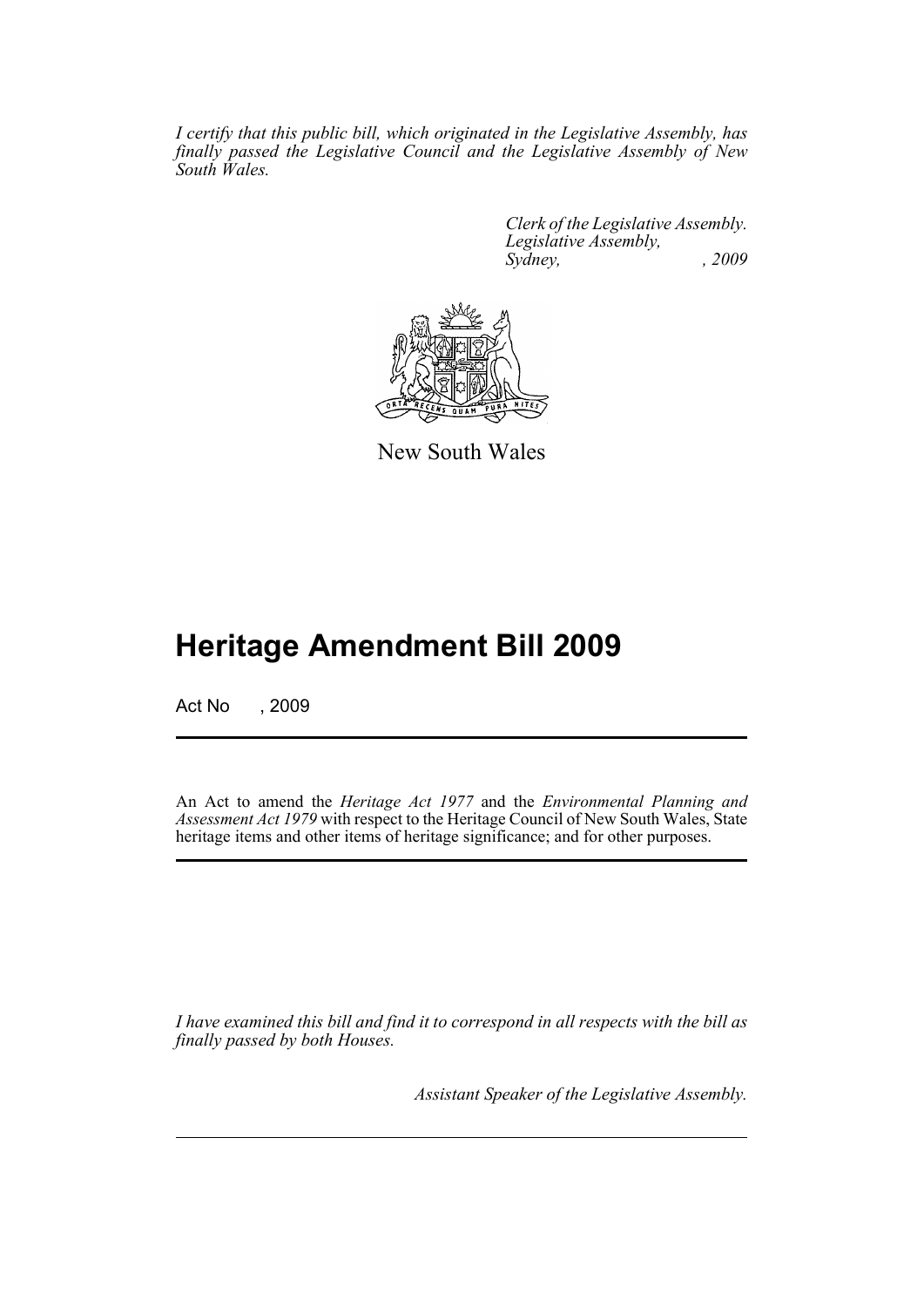# <span id="page-3-0"></span>**The Legislature of New South Wales enacts:**

# **1 Name of Act**

This Act is the *Heritage Amendment Act 2009*.

# <span id="page-3-1"></span>**2 Commencement**

- (1) This Act commences on a day or days to be appointed by proclamation, except as provided by this section.
- (2) Schedule 1 [18]–[23] and Schedule 2 [7]–[9] are taken to have commenced on 3 November 2008.
- (3) Schedule 2 [1] and [2] commence on the commencement of section 23G of the *Environmental Planning and Assessment Act 1979* to be inserted by Schedule 2.1 [13] to the *Environmental Planning and Assessment Amendment Act 2008*.
- (4) Schedule 2 [3] commences on the commencement of section 23H of the *Environmental Planning and Assessment Act 1979* to be inserted by Schedule 2.1 [13] to the *Environmental Planning and Assessment Amendment Act 2008*.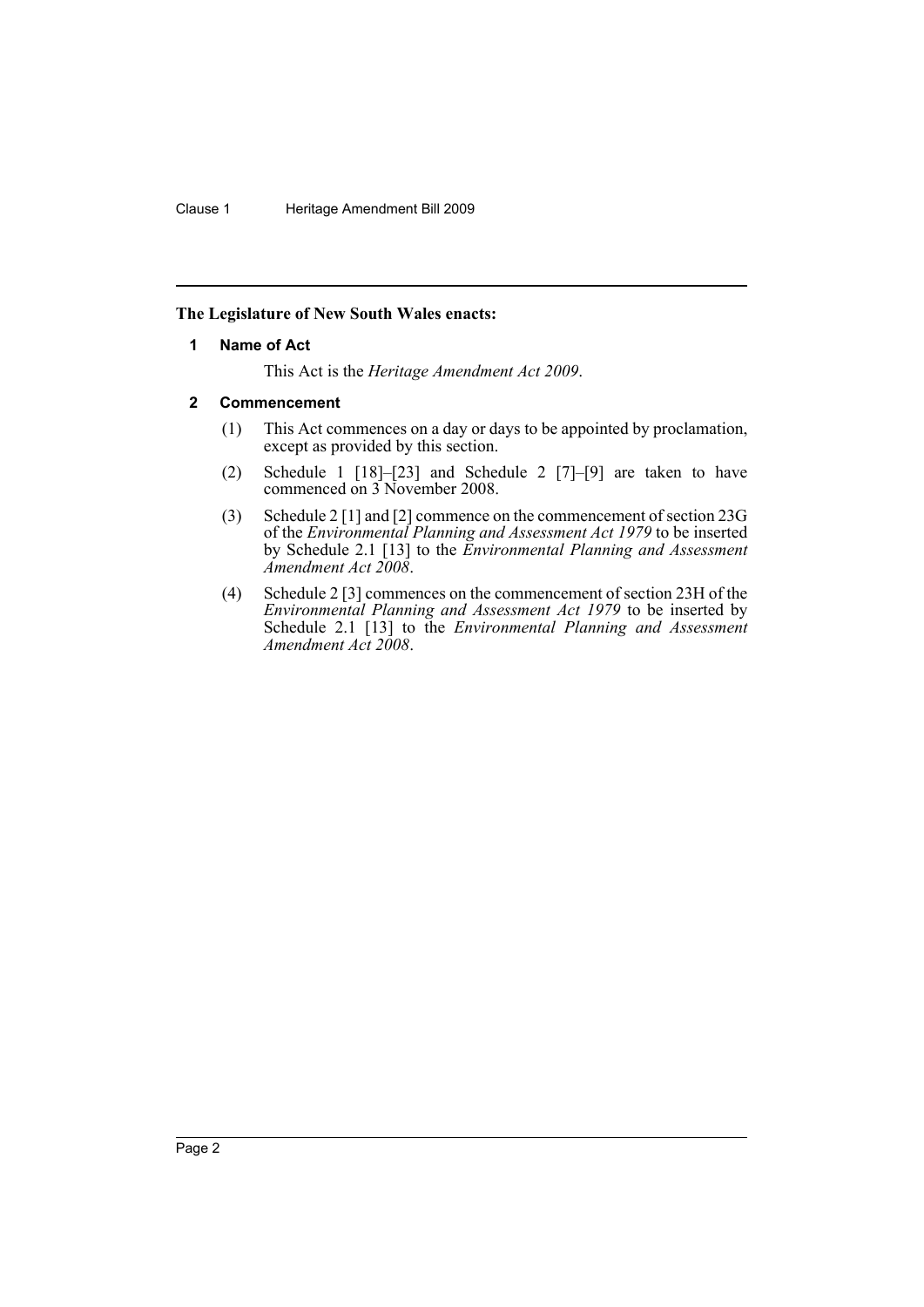Amendment of Heritage Act 1977 No 136 Schedule 1

# <span id="page-4-0"></span>**Schedule 1 Amendment of Heritage Act 1977 No 136**

# **[1] Section 3**

Insert after section 2:

**3 Objects**

The objects of this Act are as follows:

- (a) to promote an understanding of the State's heritage,
- (b) to encourage the conservation of the State's heritage,
- (c) to provide for the identification and registration of items of State heritage significance,
- (d) to provide for the interim protection of items of State heritage significance,
- (e) to encourage the adaptive reuse of items of State heritage significance,
- (f) to constitute the Heritage Council of New South Wales and confer on it functions relating to the State's heritage,
- (g) to assist owners with the conservation of items of State heritage significance.

#### **[2] Section 4 Definitions**

Omit "section 8 (2) (a) (i)" from the definition of *Chairperson* in section 4 (1). Insert instead "section 8 (5)".

#### **[3] Section 4 (1), definitions of "Department" and "Director-General"**

Omit the definitions. Insert in alphabetical order:

*Director-General* means the Director-General of the Department of Planning.

#### **[4] Section 4 (1), definition of "Director"**

Omit the definition.

## **[5] Section 4 (1), definition of "relic"**

Omit the definition. Insert instead:

*relic* means any deposit, artefact, object or material evidence that:

- (a) relates to the settlement of the area that comprises New South Wales, not being Aboriginal settlement, and
- (b) is of State or local heritage significance.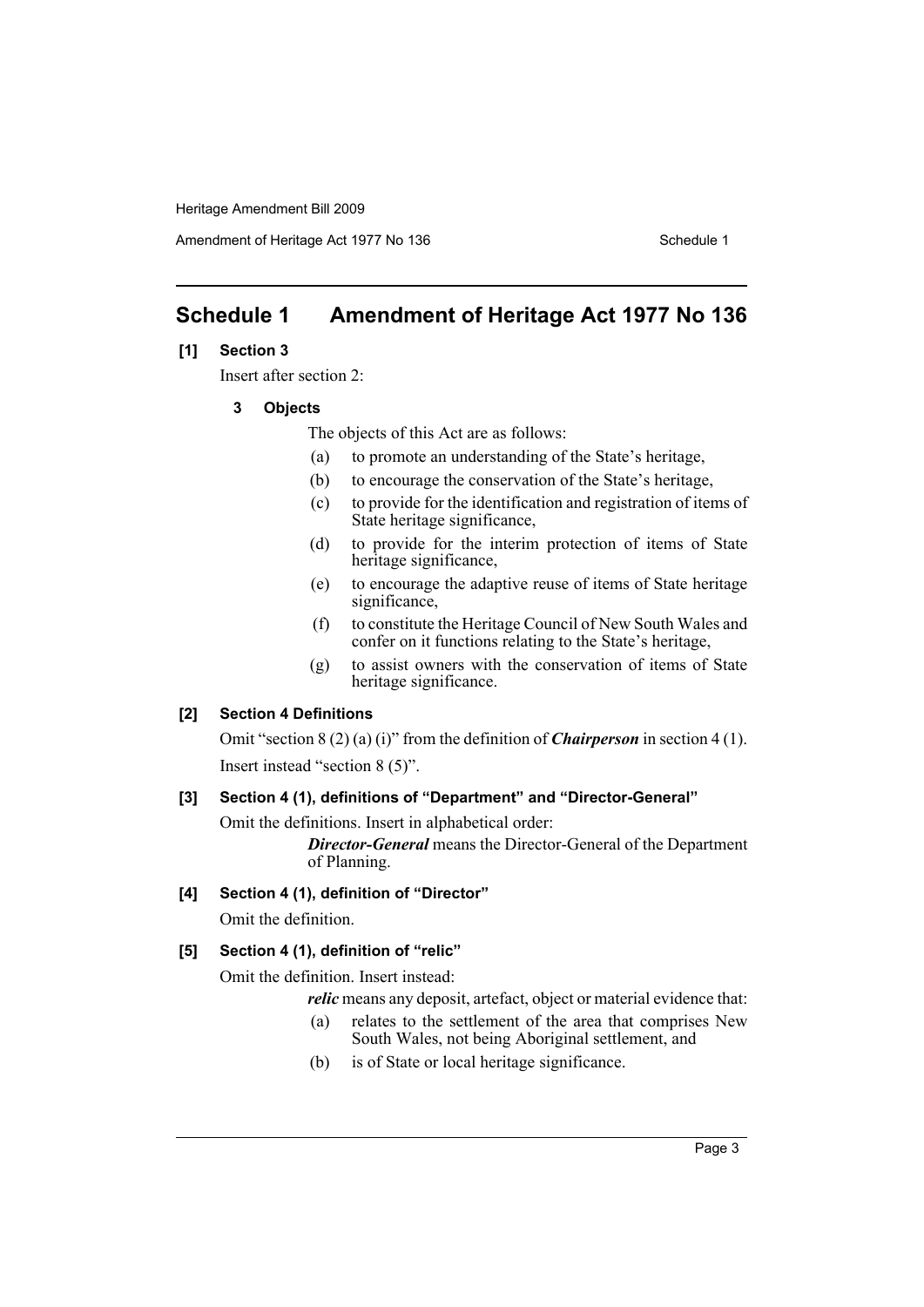Schedule 1 Amendment of Heritage Act 1977 No 136

## **[6] Section 4A Heritage significance**

Omit section 4A (3). Insert instead:

- (3) The Heritage Council must notify the Minister of the proposed criteria for the making of decisions as to whether or not an item is of State heritage significance and of any proposed change to the criteria. If the Minister approves the criteria or any proposed change, the Minister is to cause notice of the criteria or any change to be published in the Gazette.
- (4) The Heritage Council must use only criteria published in the Gazette under this section for the making of decisions as to whether or not an item is of State heritage significance.

# **[7] Section 6 Definitions**

Omit the section.

# **[8] Section 7 The Council**

Insert at the end of the section:

(2) The Heritage Council is a NSW Government agency.

#### **[9] Sections 8 and 9**

Omit sections 8–20. Insert instead:

# **8 Members of Heritage Council**

- (1) The Heritage Council is to consist of 11 members. Of the members, 8 are to be appointed by the Minister (the *appointed members*).
- (2) The other 3 members are to be:
	- (a) the NSW Government Architect, and
	- (b) the Director-General, and
	- (c) the Director-General of the Department of Environment and Climate Change.
- (3) Six of the appointed members are to be persons who, in the opinion of the Minister, possess qualifications, knowledge and skills relating to any of the following areas:
	- (a) Aboriginal heritage,
	- (b) archaeology,
	- (c) architecture,
	- (d) the building, development and property industries,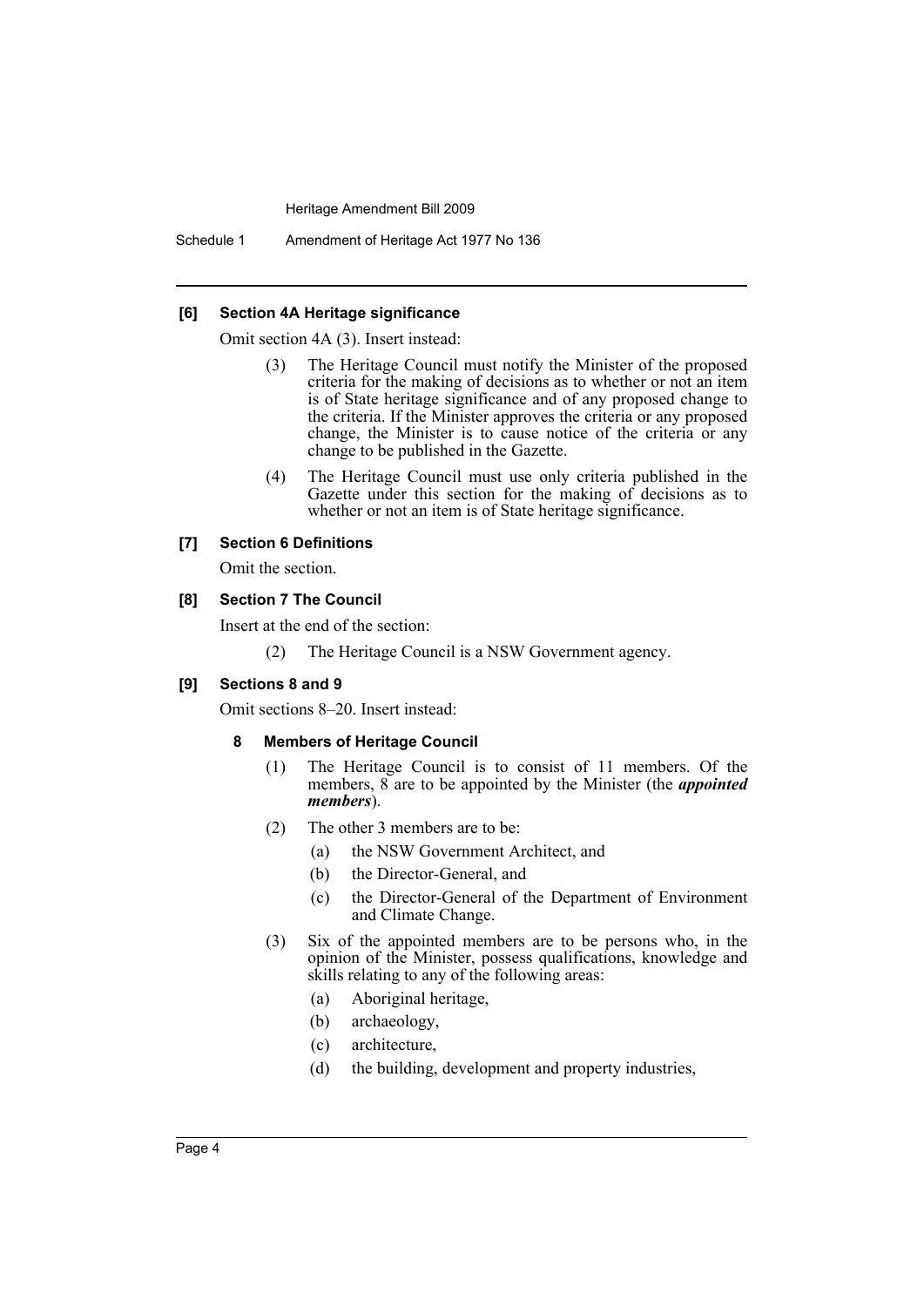Amendment of Heritage Act 1977 No 136 Schedule 1

- (e) conservation of the environmental heritage,
- (f) engineering,
- (g) New South Wales or Australian history,
- (h) local government,
- (i) moveable heritage,
- (j) natural heritage,
- (k) planning,
- (l) property, planning or environmental law,
- (m) property economics,
- (n) rural interests,
- (o) cultural landscapes.
- (4) One of the other appointed members is to be a person appointed from a panel of  $3$  persons nominated by the National Trust of Australia (New South Wales).
- (5) The other appointed member is to be appointed as Chairperson by the member's instrument of appointment or a subsequent instrument executed by the Minister.
- (6) One member appointed under subsection (3) or (4) is to be appointed as Deputy Chairperson by the member's instrument of appointment or a subsequent instrument executed by the Minister.

# **9 Members and procedure of Heritage Council**

Schedule 2 contains provisions relating to the members and procedure of the Heritage Council.

## **[10] Section 21 Functions of Heritage Council**

Omit section 21 (2) (a) (ii). Insert instead:

(ii) proposed environmental planning instruments, and

# **[11] Section 23 Annual report**

Insert at the end of section 23 (2) (a)  $(vi)$ :

, and

(a1) particulars of stop work orders made under section 79C, and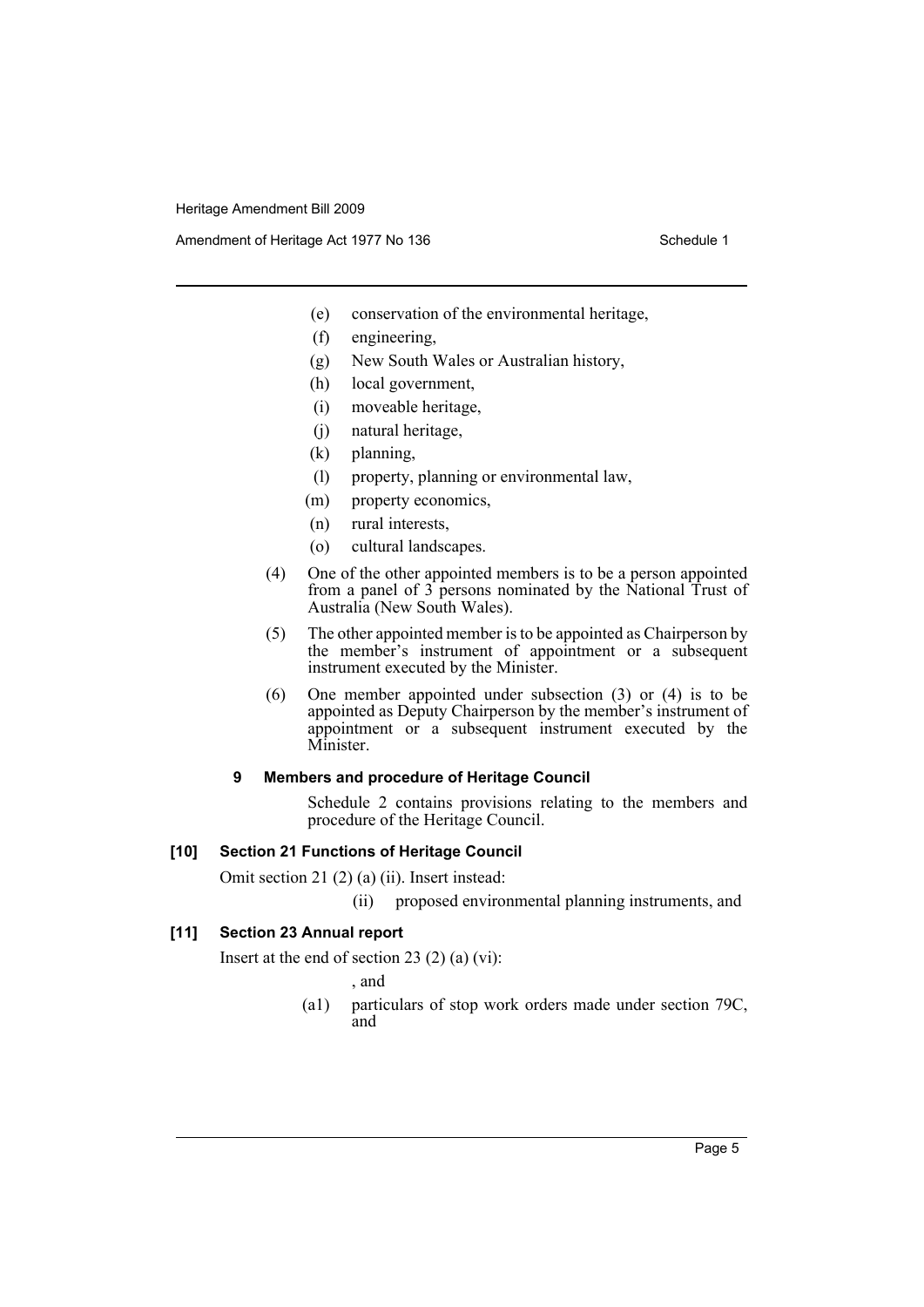Schedule 1 Amendment of Heritage Act 1977 No 136

#### **[12] Section 23 (4)**

Omit the subsection. Insert instead:

(4) The report of the Heritage Council under this section may be included in the annual report of the Department of Planning.

#### **[13] Section 32 Minister can direct listing on State Heritage Register**

Omit section 32 (1) and (2). Insert instead:

- (1) The Minister may direct the listing on the State Heritage Register of a place, building, work, relic, moveable object or precinct that the Minister considers is of State heritage significance, but only if the Heritage Council has recommended that the item be listed and the Minister has considered the following:
	- (a) the recommendation of the Heritage Council that the item should be listed,
	- (b) whether the long-term conservation of the item is necessary,
	- (c) whether the listing would render the item incapable of reasonable or economic use,
	- (d) whether the listing would cause undue financial hardship to the owner, mortgagee or lessee of the item or the land on which the item is situated.
- (2) The Heritage Council may make a recommendation to the Minister that an item be listed on the State Heritage Register at the request of the Minister, on the Heritage Council's own initiative or at the request of the owner of the item concerned or the council of the area in which the item is situated.

#### **[14] Section 33 Procedure before recommendation for listing**

Omit section 33 (1). Insert instead:

- (1) Before making a recommendation for the listing of an item on the State Heritage Register, the Heritage Council must follow this procedure:
	- (a) the Heritage Council is to give notice that it is going to consider whether or not to recommend the listing of the item concerned (a *notice of intention to consider listing*):
		- (i) by written notice given to each person that it considers to be an affected owner or occupier (except in the case of the listing of a precinct), or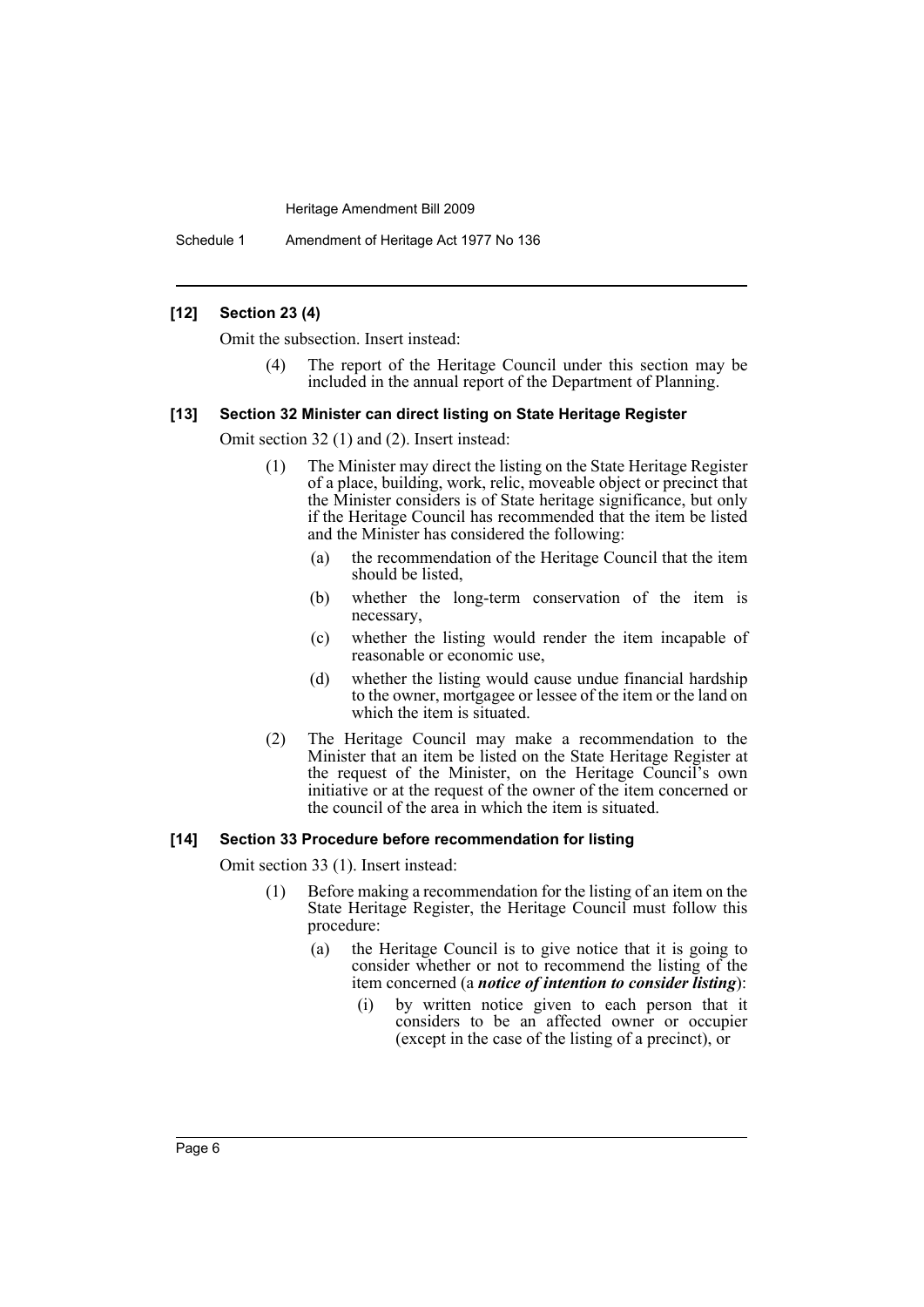Amendment of Heritage Act 1977 No 136 Schedule 1

- (ii) in the case of the listing of a precinct, by notice published in at least one metropolitan newspaper and one local newspaper circulating in the precinct, and
- (b) within 14 days after notice of intention to consider listing is given under paragraph (a) (i), the Heritage Council is to cause a notice of intention to consider listing to be published in at least one newspaper circulating in the area in which the item is situated, and
- (c) a notice of intention to consider listing is to invite submissions on the listing and is to specify a date as the closing date for the receipt of submissions (being a date that is at least 14 days after publication of the newspaper notice) and the manner in which submissions may be made, and
- (d) the Heritage Council is to consider the submissions that are received before the closing date for receipt of submissions and is to decide within 30 days after that closing date whether or not to recommend the listing, and
- (e) the Heritage Council is to give notice of its decision in the same manner as it is required to give notice of its intention to consider listing under paragraph (a) and is also to give notice to the council of the area in which the item is situated and to each of the persons who made submissions that were considered, and
- (f) if the decision of the Heritage Council is to recommend the listing, the Heritage Council is to make that recommendation to the Minister as soon as possible after notice is given of the decision under paragraph (e).

#### **[15] Section 33 (2) (d)**

Omit "without causing undue financial hardship to the owner, mortgagee or lessee".

Insert instead "without causing undue financial hardship to the owner, mortgagee or lessee of the item or the land on which the item is situated".

#### **[16] Section 33 (3) and (4)**

Insert after section 33 (2):

(3) The Heritage Council must not make a decision to recommend the listing of an item on the State Heritage Register unless it considers that: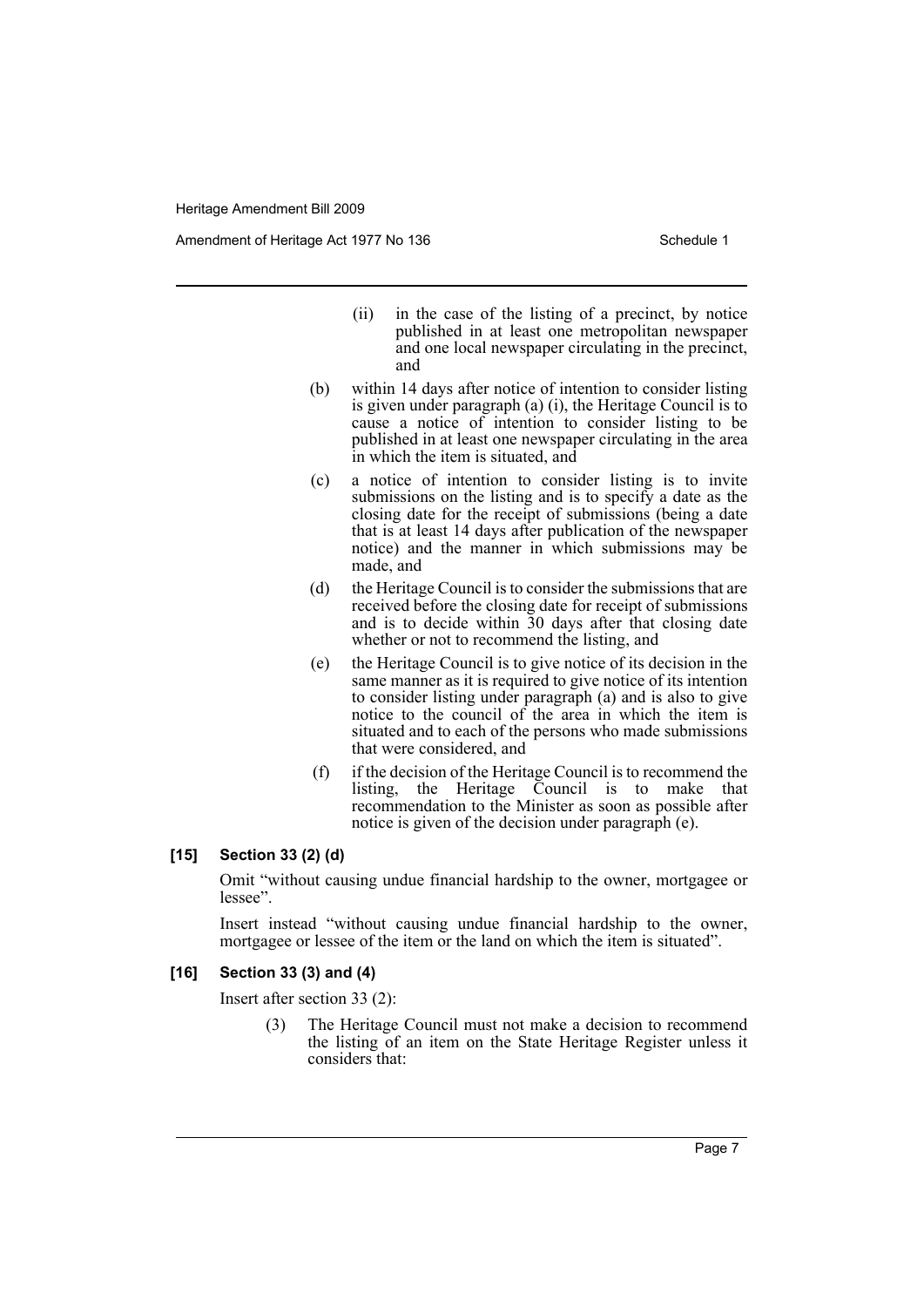- (a) the item satisfies more than one of the criteria approved as referred to in section 4A for determining whether an item is of State heritage significance, or
- (b) if it satisfies only one of those criteria, the item is of such particular significance that it should be listed.
- (4) Without limiting any other matter it may consider in determining whether to make a recommendation, the Heritage Council may consider the following (whether or not any submissions are made under subsection  $(2)$ :
	- (a) whether the long-term conservation of the item is necessary,
	- (b) whether the listing would render the item incapable of reasonable or economic use,
	- (c) whether the listing would cause undue financial hardship to the owner, mortgagee or lessee of the item or the land on which the item is situated.

#### **[17] Section 34 Action by Minister following recommendation for listing**

Insert after section 34 (2):

- (3) The Minister may make a referral or request under this section on the Minister's own motion or after a request by an affected owner, mortgagee, lessee or occupier.
- (4) If the Minister decides not to direct the listing on the State Heritage Register of an item that the Heritage Council has recommended be listed, the decision is to contain the reasons for not listing the item and is to be made publicly available within 7 days of the decision.

#### **[18] Section 36 Planning Assessment Commission**

Omit "an inquiry held by a Commissioner of Inquiry each of the following is entitled to appear before the Commissioner" from section 36 (1).

Insert instead "a review conducted by the Planning Assessment Commission each of the following is entitled to appear before the Commission".

#### **[19] Section 36 (1)**

Insert ", unless otherwise provided by the regulations," after "personally or".

#### **[20] Section 36 (1) (e)**

Omit the paragraph. Insert instead:

(e) the Director-General or a nominee of the Director-General,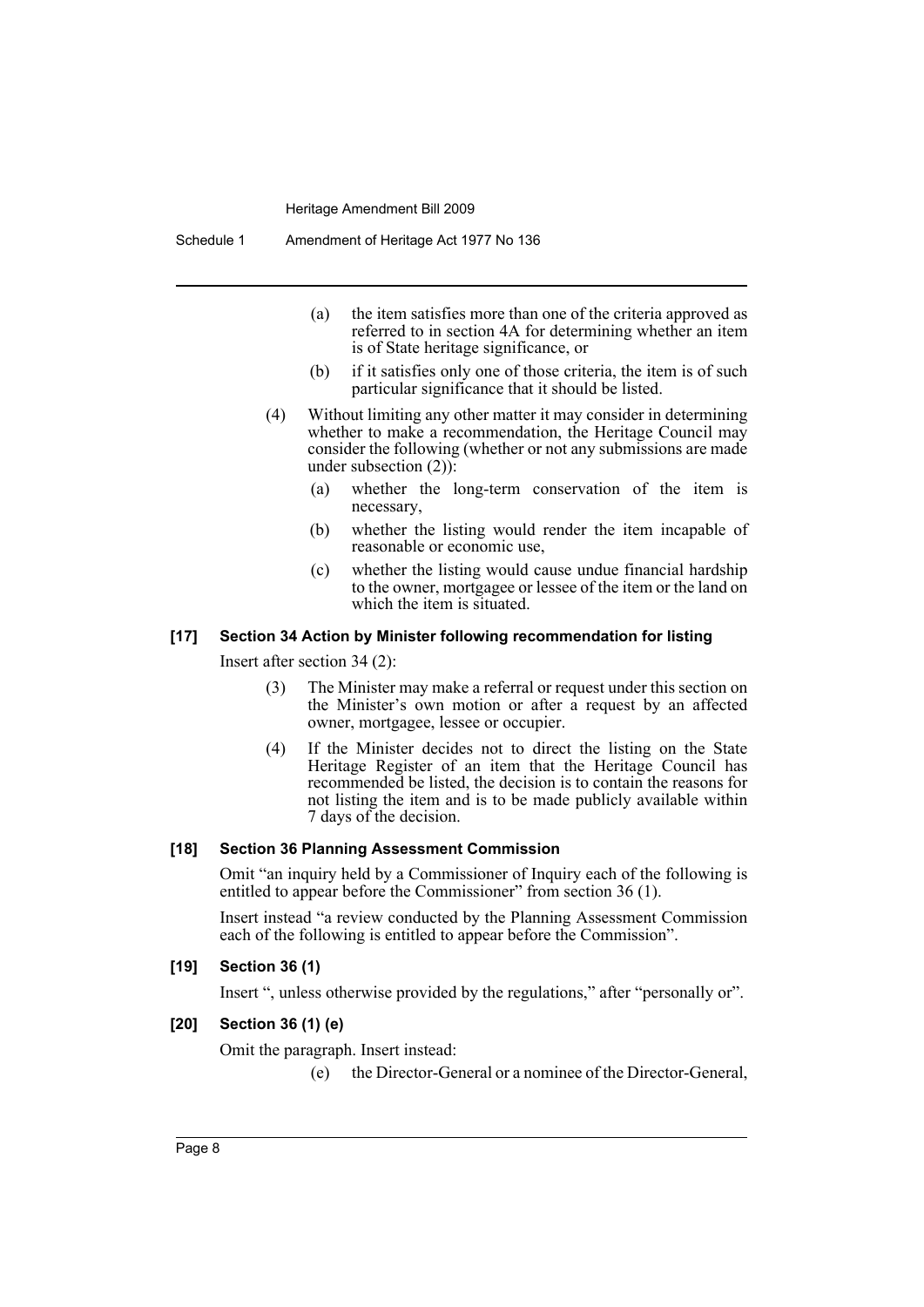# **[21] Section 36 (1) (f)**

Omit "Commissioner of Inquiry". Insert instead "Commission".

#### **[22] Section 36 (2)**

Omit "inquiry, the Commissioner of Inquiry is to provide a report in writing to the Minister containing a summary of the submissions made at the inquiry, the findings of the Commissioner".

Insert instead "review, the Planning Assessment Commission is to provide a report in writing to the Minister containing a summary of the submissions made to the review, the findings of the Commission".

# **[23] Section 36 (3)**

Omit the subsection.

#### **[24] Section 37 Action by Heritage Council on Minister's decision**

Omit section 37 (1) (a). Insert instead:

(a) give notice of the Minister's decision in the same manner as it is required under section 33  $(1)$  (a) to give notice of its intention to consider the listing,

#### **[25] Section 38 Removal of items from State Heritage Register**

Omit section 38 (1). Insert instead:

- (1) The Minister may, after considering the recommendation of the Heritage Council on the matter, direct the removal of a listing from the State Heritage Register:
	- (a) if the Minister is of the opinion that the item is not of State heritage significance, or
	- (b) if the Minister is of the opinion that the long-term conservation of the item is not necessary and that either or both of the following apply to the item:
		- (i) the listing renders the item incapable of reasonable or economic use,
		- (ii) the listing causes undue financial hardship to the owner, mortgagee or lessee of the item or the land on which the item is situated.

# **[26] Section 38 (3)**

Insert "(other than section 33 (3))" after "sections 33–37".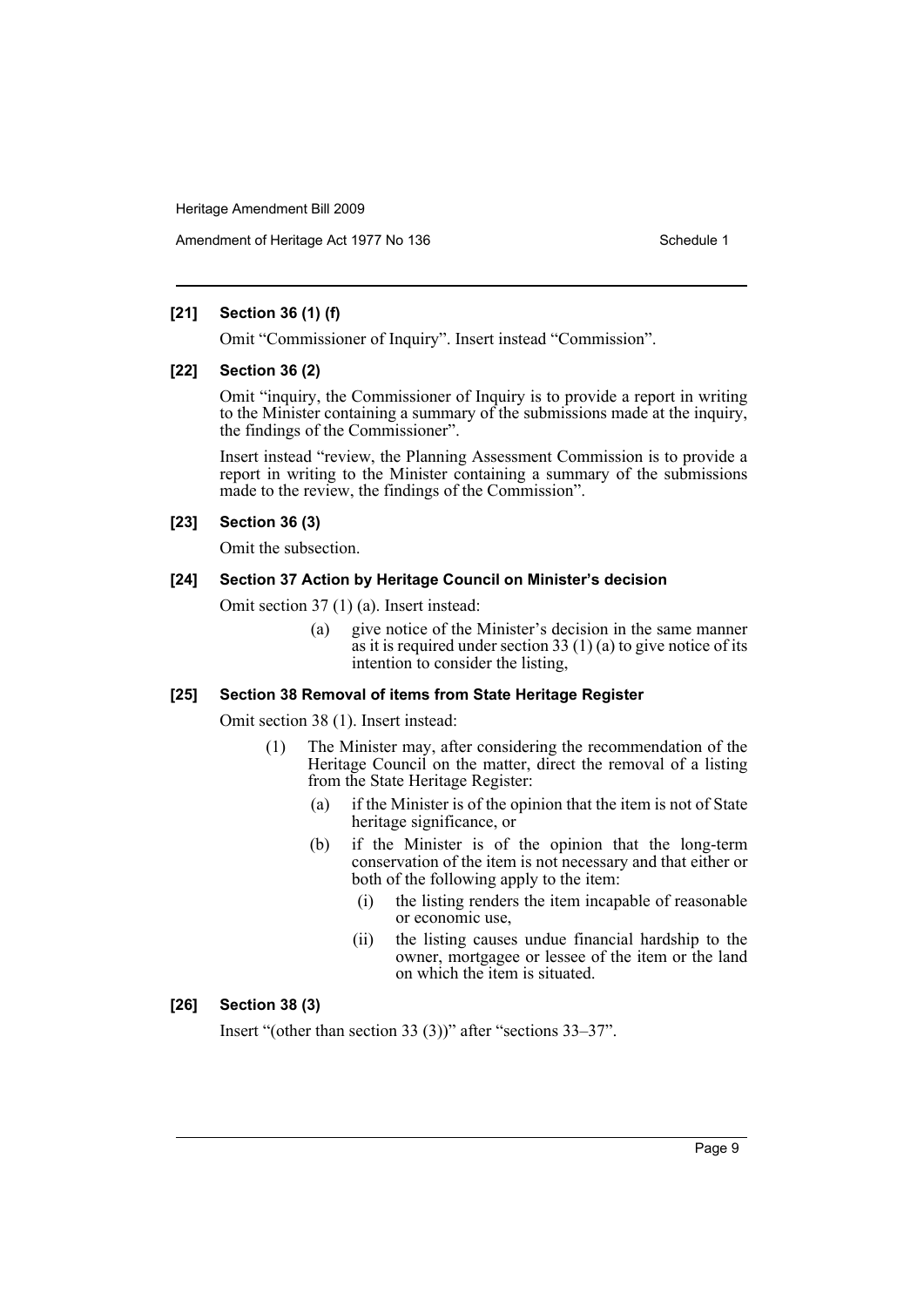Schedule 1 Amendment of Heritage Act 1977 No 136

## **[27] Section 38A**

Insert after section 38:

#### **38A Conservation management plans for State heritage items**

- (1) The Heritage Council may, for the purposes of this Act, endorse a conservation management plan for an item listed on the State Heritage Register.
- (2) The regulations may make provision for or with respect to conservation management plans for items listed on the State Heritage Register.
- (3) In this section:
	- *conservation management plan* means a document that:
		- (a) identifies the State heritage significance of an item, and
		- (b) sets out policies and strategies for the retention of that significance, and
		- (c) is prepared in accordance with the guidelines for the preparation of conservation management plans (if any) publicly issued from time to time by the Heritage Council.

# **[28] Section 57 Effect of interim heritage orders and listing on State Heritage Register**

Insert after section 57 (1C):

(1D) Subsection (1) does not apply to anything that is exempted from the operation of this Part by a conservation management plan (within the meaning of section 38A) endorsed by the Heritage Council.

# **[29] Section 62 Matters for consideration**

Insert after section 62 (c):

(c1) any applicable conservation management plan (within the meaning of section 38A) endorsed by the Heritage Council, and

## **[30] Section 72 Right of appearance**

Insert ", unless otherwise provided by the regulations," after "personally or".

# **[31] Section 79 Right of appearance**

Insert ", unless otherwise provided by the regulations," after "personally or".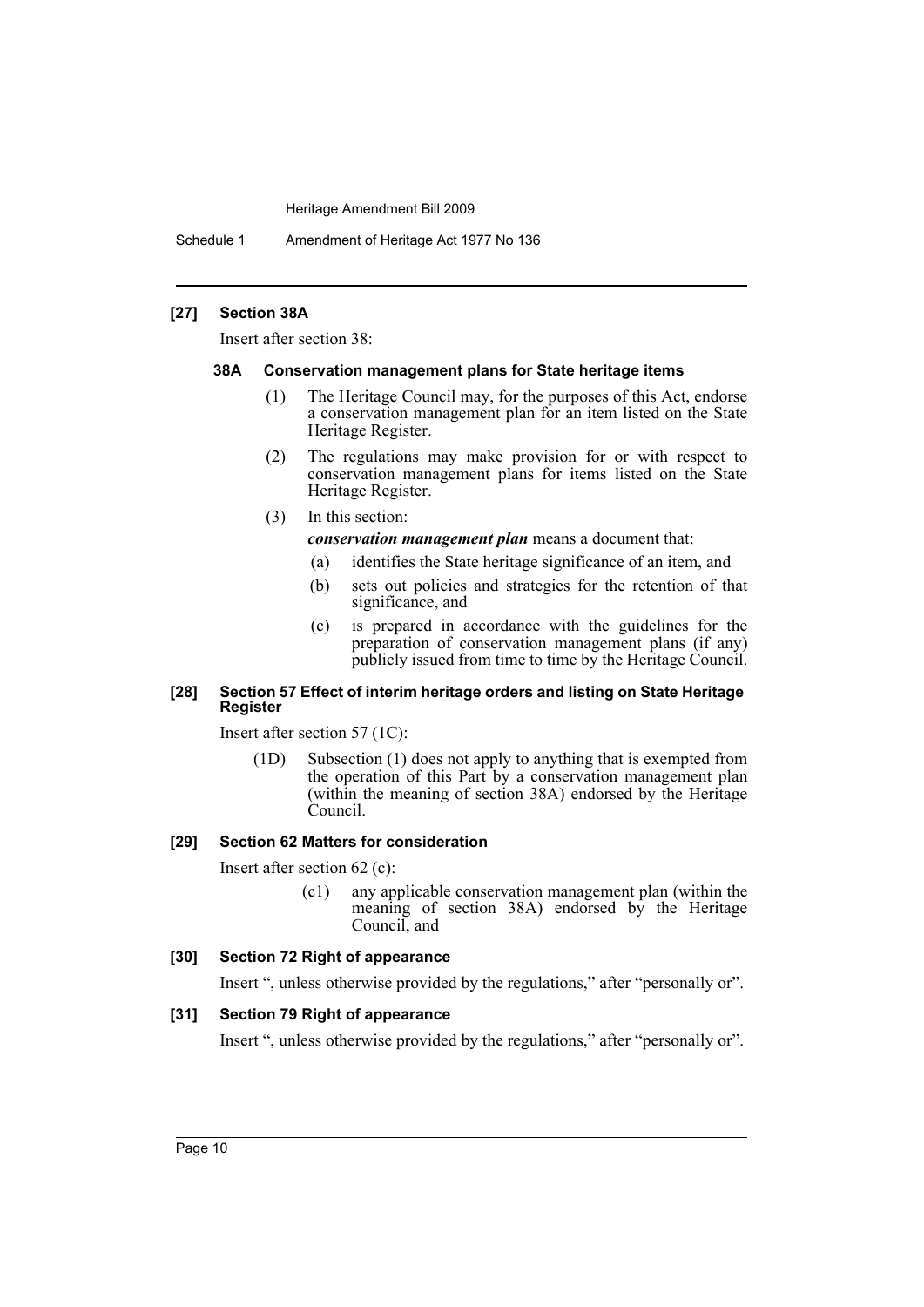Amendment of Heritage Act 1977 No 136 Schedule 1

# **[32] Part 4, Division 5**

Insert after Division 4:

# **Division 5 Stop work orders**

#### **79C Order restricting harm to heritage items**

- (1) The Minister or the Chairperson may make a stop work order if the Minister or Chairperson is of the opinion that a building, work, relic, moveable object or place the subject of an interim heritage order or listing on the State Heritage Register is being or is about to be harmed.
- (2) A stop work order is an order that:
	- (a) work being carried out on a building, work, relic, moveable object or place cease, and
	- (b) no work, other than work specified in the order, be carried out on the building, work, relic, moveable object or place within a period of 40 days after the date of the order.
- (3) A stop work order takes effect on and from the date that a copy of the order is affixed to the building, work, relic, moveable object or place the subject of the order.
- (4) A person must not, while an order under this section is in force, carry out any work, other than such work as may be specified in that order, with respect to the building, work, relic, moveable object or place the subject of that order.
- (5) The Minister or Chairperson:
	- (a) may only make a stop work order in relation to work for which approval is required under this Part, and
	- (b) must not make a stop work order in relation to work for which an approval is in force under this Part.
- (6) More than one stop work order may not be made in relation to the same work.
- (7) Nothing in this section prevents a person from seeking, or the Court from granting, an order under section 154 in relation to work.
- (8) A stop work order ceases to have effect if an order is made in relation to the work concerned under section 154 or the work is approved under this Part.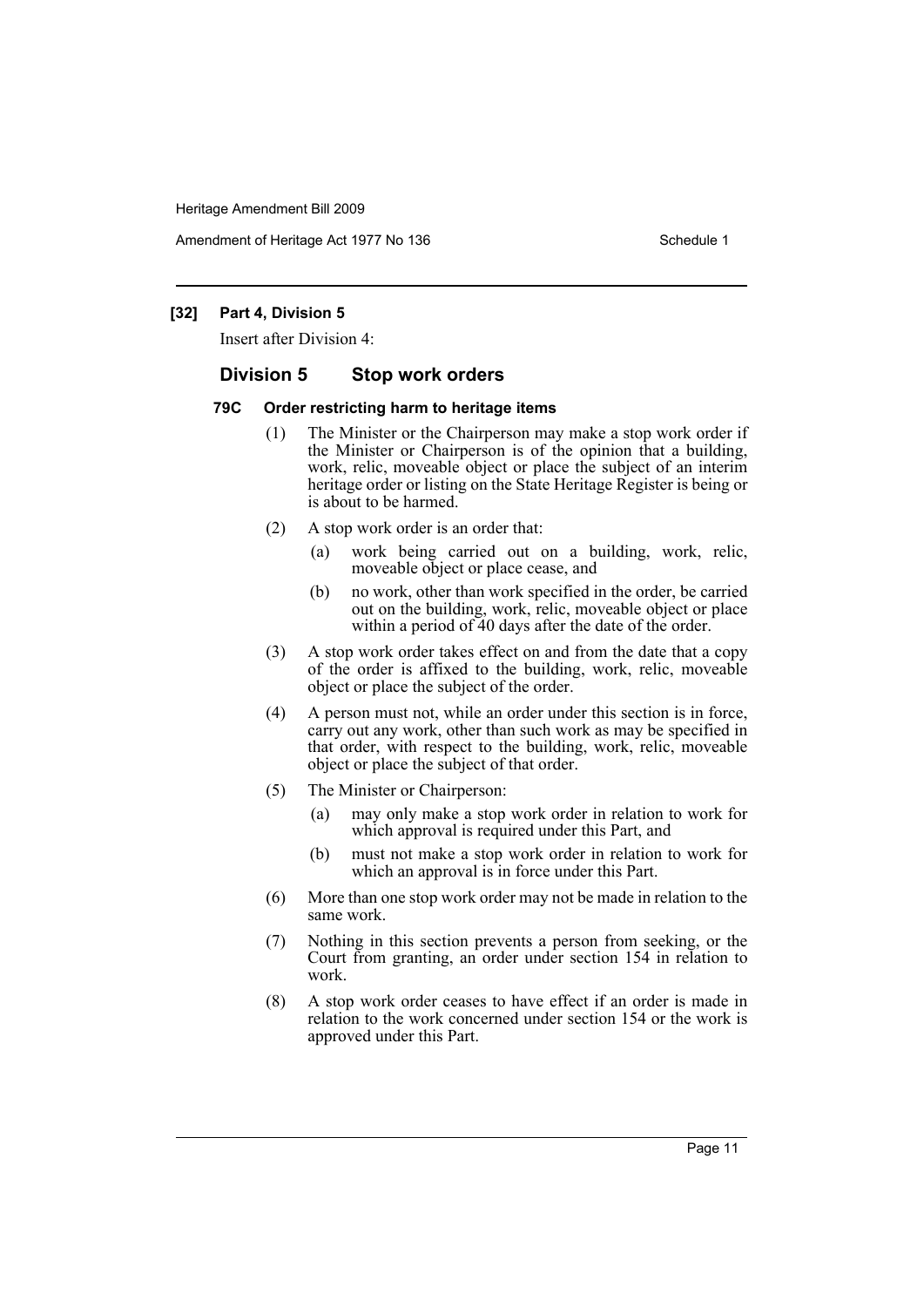Schedule 1 Amendment of Heritage Act 1977 No 136

(9) Section 137A applies in respect of a building, work, relic, moveable object or place subject to a stop work order in the same way as it applies to a building, work, relic, moveable object or place subject to an order under section 136 (1).

# **[33] Section 139 Excavation permit required in certain circumstances**

Omit section 139 (4) (d). Insert instead:

(d) any disturbance or excavation of land in respect of which an archaeological assessment approved by the Heritage Council indicates that there is little likelihood of there being any relics in the land.

# **[34] Section 151 Evidence**

Omit "in the custody of the Heritage Office, under the hand of the Chief Administrative Officer or other prescribed officer of the Heritage Office" from section 151 (2) (b).

Insert instead "in the custody of the Department of Planning, under the hand of an officer of that Department".

#### **[35] Section 151 (3)**

Omit "Heritage Office" wherever occurring.

Insert instead "Department of Planning".

# **[36] Section 169 Delegation of functions**

Insert "under this Act" after "functions" in section 169 (1).

# **[37] Section 169 (5)–(12)**

Omit the subsections.

# **[38] Section 170 Heritage and Conservation Register**

Omit section 170 (4) (a). Insert instead:

- (a) which is of a class prescribed by the regulations, and
- **[39] Section 170A Heritage management by government instrumentalities** Omit section 170A (4).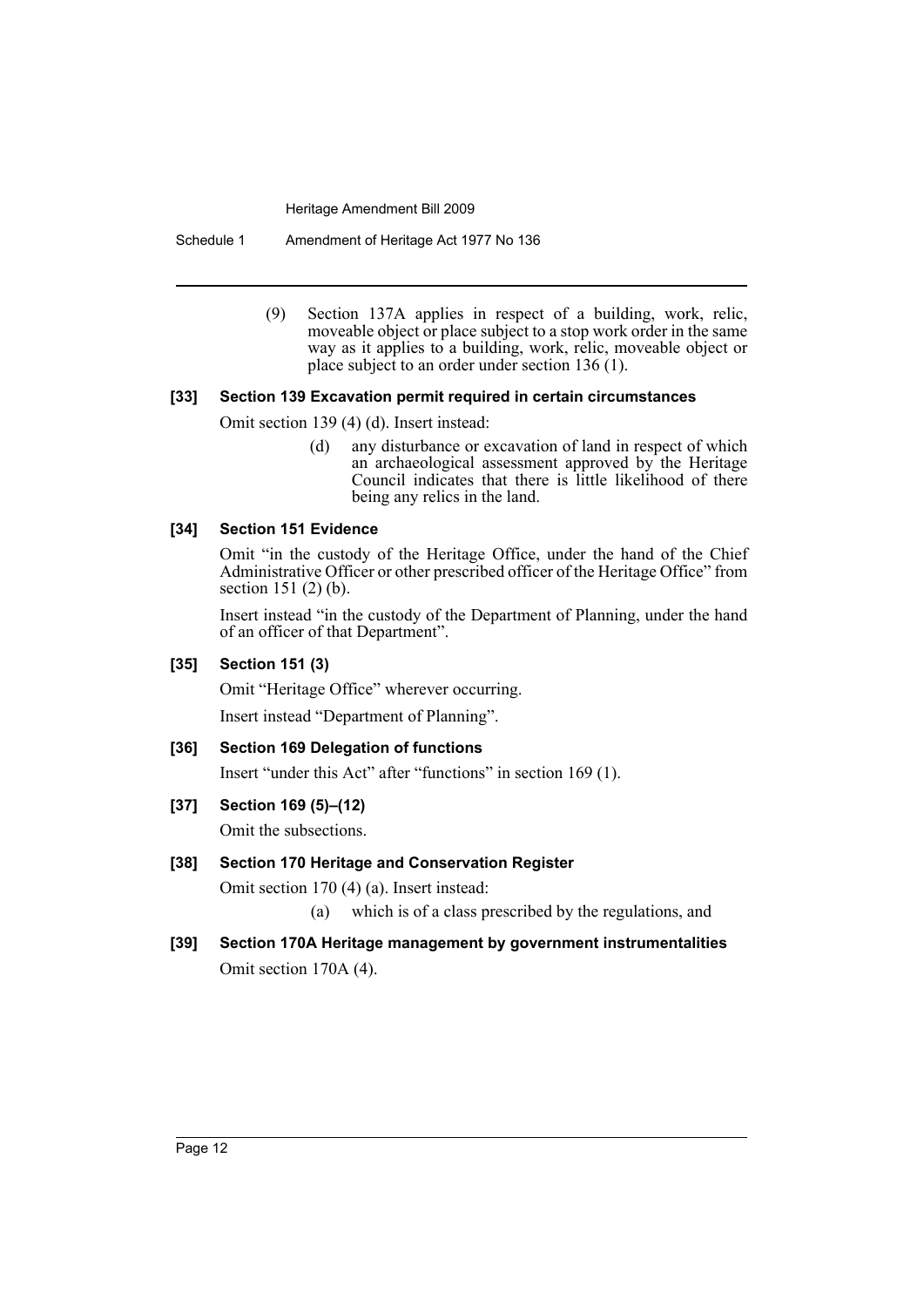Amendment of Heritage Act 1977 No 136 Schedule 1

## **[40] Section 170B**

Insert after section 170A:

#### **170B Referral to panel of submissions relating to items of local heritage significance**

- (1) This section applies if a submission is made under Part 3 of the *Environmental Planning and Assessment Act 1979* objecting to the identification of an item as an item of heritage significance (however described) in a proposed local environmental plan.
- (2) A council that is the relevant planning authority under that Act for the proposed local environmental plan may (but need not) refer the submission, or any matter related to the submission, to a panel constituted by the council under section 23I of that Act for assessment by the panel under that Act.
- (3) Nothing in this section affects the operation of Part 3 of the *Environmental Planning and Assessment Act 1979* with respect to issues raised in a submission or limits any matter that may be referred to a panel under that Act by a council.

# **[41] Schedule 1 Savings and transitional provisions**

Insert at the end of clause 1 (1):

*Heritage Amendment Act 2009*

# **[42] Schedule 1**

Insert at the end of the Schedule with appropriate Part and clause numbering:

# **Part Provisions consequent on enactment of Heritage Amendment Act 2009**

# **Definition**

In this Part, *2009 amending Act* means the *Heritage Amendment Act 2009*.

# **Determination of heritage significance**

(1) The criteria notified in the Gazette under section 4A (3), as in force before its substitution by the 2009 amending Act, are taken to be criteria approved by the Minister and published in the Gazette under section  $4A(3)$  as substituted by the 2009 amending Act.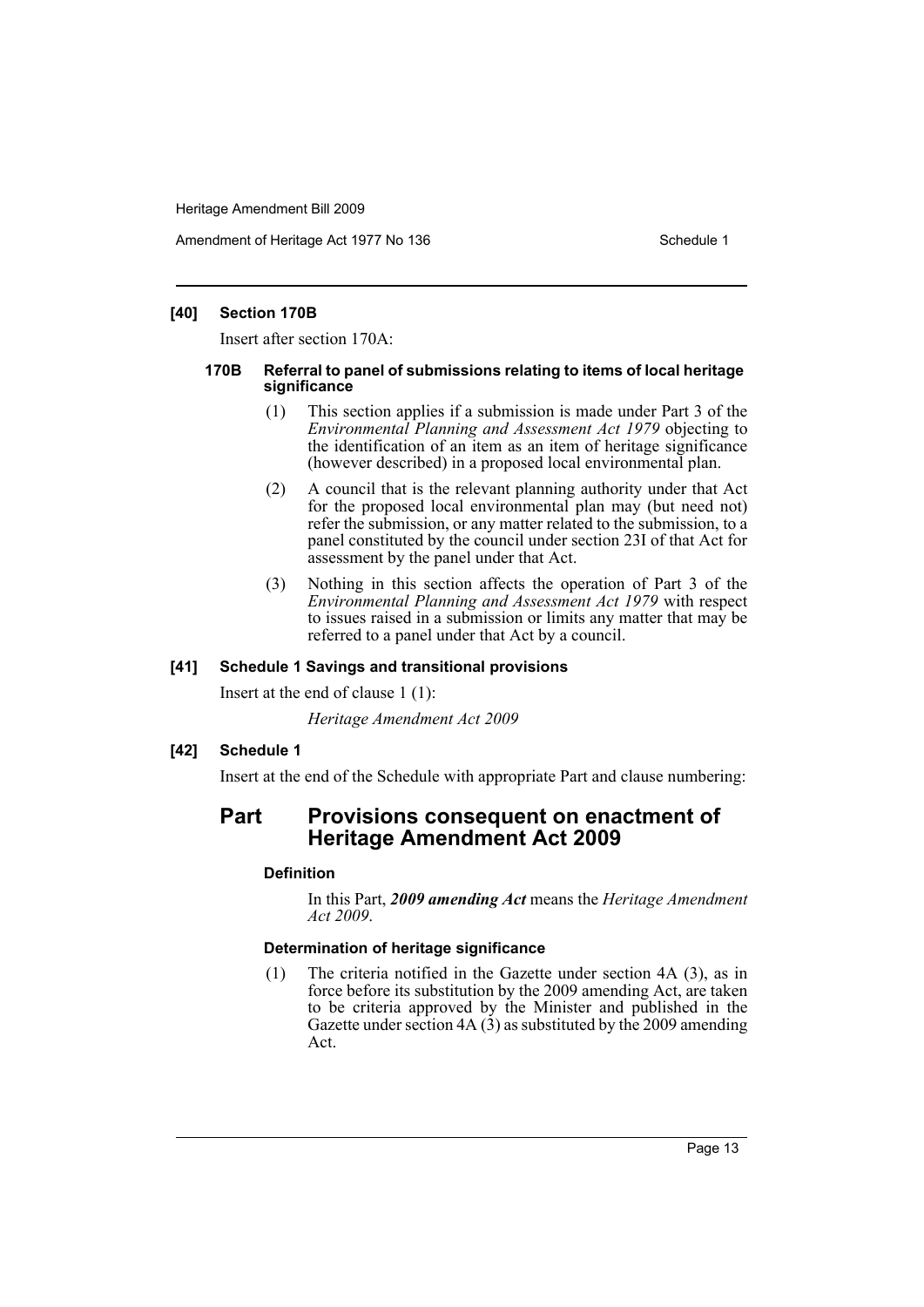Schedule 1 Amendment of Heritage Act 1977 No 136

(2) The Minister may, by notice published in the Gazette, revoke approval of any criteria taken to be approved and published under subclause (1).

#### **Heritage Council**

- (1) In this clause: *existing appointed member* means a member appointed under section  $8(2)$  (a) (ii) or (b), and holding office as such a member, immediately before the substitution of section 8 by the 2009 amending Act.
- (2) A person who held office as a member (other than an existing appointed member) of the Heritage Council immediately before the substitution of section 8 by the 2009 amending Act ceases to hold office on that substitution and is not entitled to any remuneration or compensation for loss of office.
- (3) Subject to clause 6 of Schedule 2, an existing appointed member continues in office as a member of the Heritage Council after that substitution for the remainder of the term of the person's appointment (as specified in the member's instrument of appointment under section 8 as in force before that substitution). Any such member, if eligible for reappointment, may be reappointed.
- (4) The Heritage Council, as constituted immediately after the substitution of section 8 by the 2009 amending Act, is a continuation of, and the same legal entity as, the Heritage Council as constituted immediately before that substitution.

#### **Recommendations relating to State heritage listing**

- (1) Section 32, as in force before its amendment by the 2009 amending Act, applies to the listing of an item for which a recommendation was made by the Heritage Council, but not determined by the Minister, before that amendment.
- (2) Section 38, as in force before its amendment by the 2009 amending Act, applies to the removal of an item for which a recommendation was made by the Heritage Council, but not determined by the Minister, before that amendment.

#### **Heritage and Conservation Registers of government instrumentalities**

(1) Section 170 (4), as in force before its amendment by the 2009 amending Act, continues to apply in respect of a government instrumentality if the instrumentality had furnished a copy of its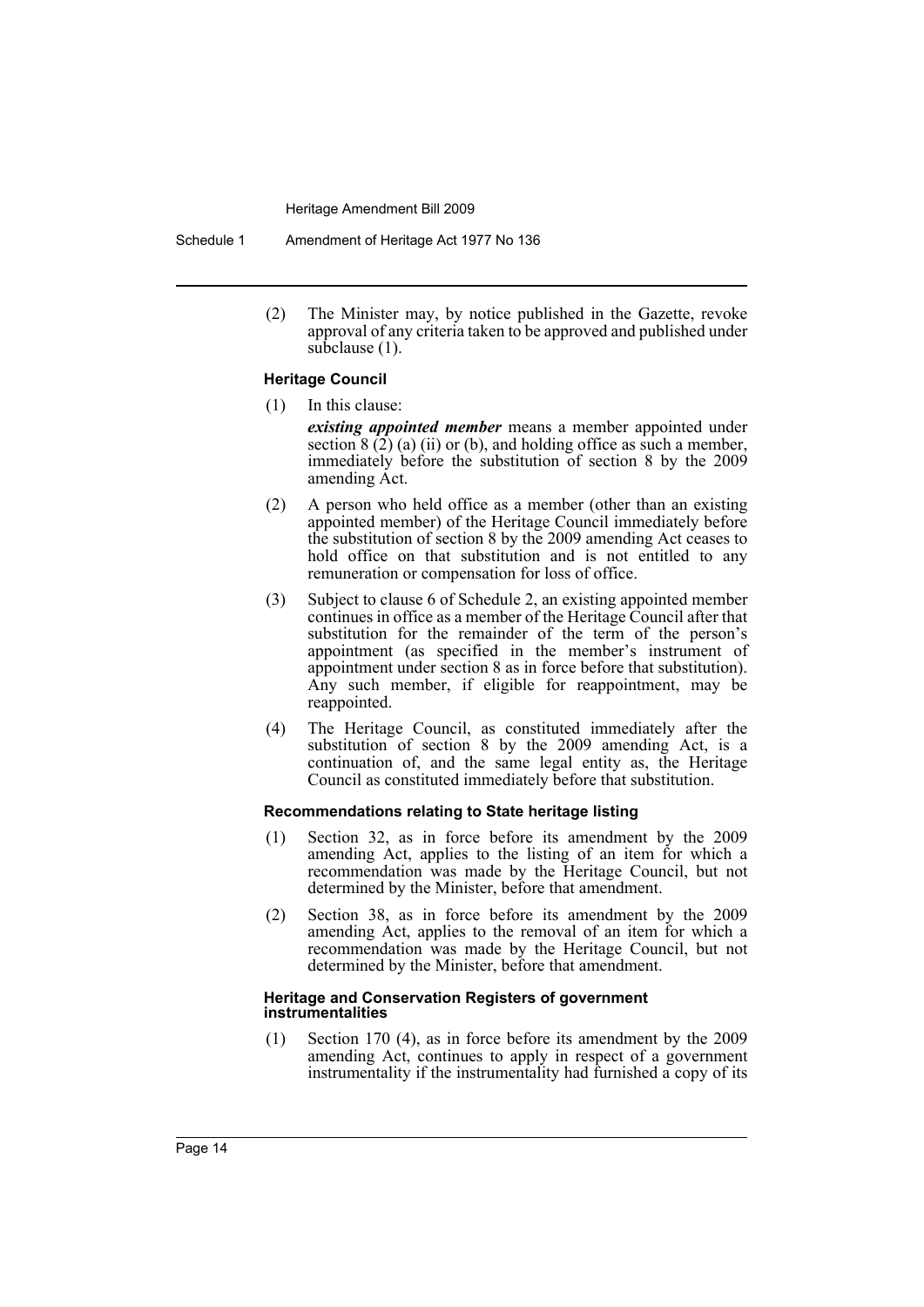Amendment of Heritage Act 1977 No 136 Schedule 1

Heritage and Conservation Register to the Heritage Council before that amendment.

(2) This clause ceases to apply to a government instrumentality when the instrumentality amends its Heritage and Conservation Register in accordance with section  $170 \, (4)$ , as amended by the 2009 amending Act.

# **[43] Schedule 2**

Insert after Schedule 1:

# **Schedule 2 Members and procedure of Heritage Council**

(Section 9)

# **Part 1 General**

# **1 Definitions**

In this Schedule:

*appointed member* means a member appointed by the Minister under section 8 (1).

*Chairperson* means the Chairperson of the Heritage Council.

*Deputy Chairperson* means the Deputy Chairperson of the Heritage Council.

*member* means any member of the Heritage Council.

# **Part 2 Constitution**

# **2 Terms of office of members**

Subject to this Schedule and the regulations, an appointed member holds office for such period (not exceeding 3 years) as is specified in the member's instrument of appointment, but is eligible (if otherwise qualified) for re-appointment.

# **3 Part-time appointments**

Appointed members hold office as part-time members.

# **4 Remuneration**

An appointed member is entitled to be paid such remuneration (including travelling and subsistence allowances) as the Minister may from time to time determine in respect of the member.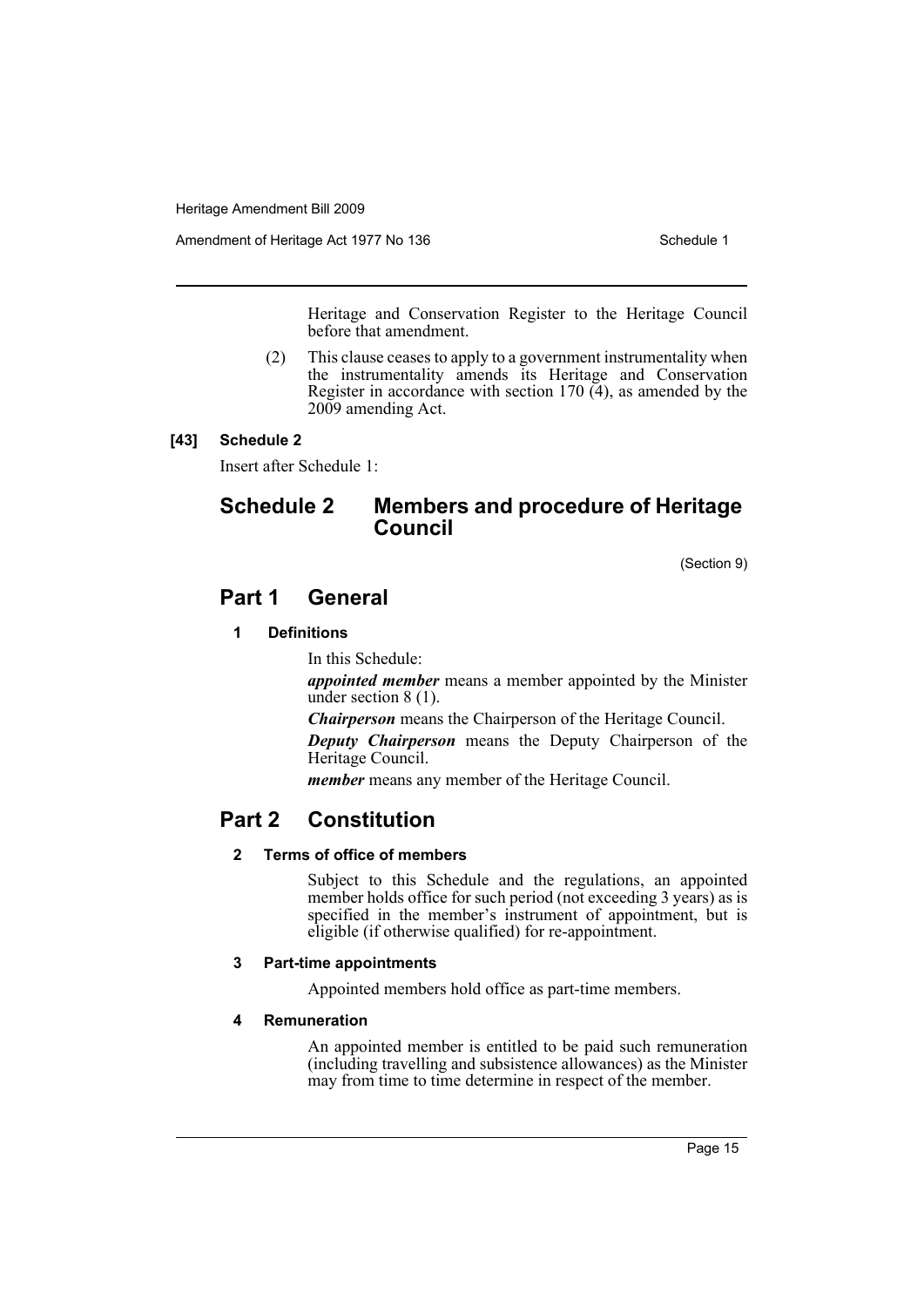Schedule 1 Amendment of Heritage Act 1977 No 136

#### **5 Deputies**

- (1) The Minister may, from time to time, appoint a person to be the deputy of an appointed member, and may revoke any such appointment.
- (2) A member (other than an appointed member) may, from time to time, appoint a person to be the deputy of the member, and may revoke any such appointment.
- (3) In the absence of a member, the member's deputy may, if available, act in the place of the member.
- (4) While acting in the place of a member, a person has all the functions of the member and is taken to be a member.
- (5) For the purposes of this clause, a vacancy in the office of a member is taken to be an absence of the member.
- (6) This clause does not operate to confer on the deputy of a member who is the Chairperson or Deputy Chairperson the member's functions as Chairperson or Deputy Chairperson.

#### **6 Vacancy in office of appointed member**

- (1) The office of an appointed member becomes vacant if the member:
	- (a) dies, or
	- (b) completes a term of office and is not re-appointed, or
	- (c) resigns the office by instrument in writing addressed to the Minister, or
	- (d) is removed from office by the Minister under this clause, or
	- (e) is absent from 3 consecutive meetings of the Heritage Council of which reasonable notice has been given to the member personally or by post, except on leave granted by the Council or unless the member is excused by the Council for having been absent from those meetings, or
	- (f) becomes bankrupt, applies to take the benefit of any law for the relief of bankrupt or insolvent debtors, compounds with his or her creditors or makes an assignment of his or her remuneration for their benefit, or
	- (g) becomes a mentally incapacitated person, or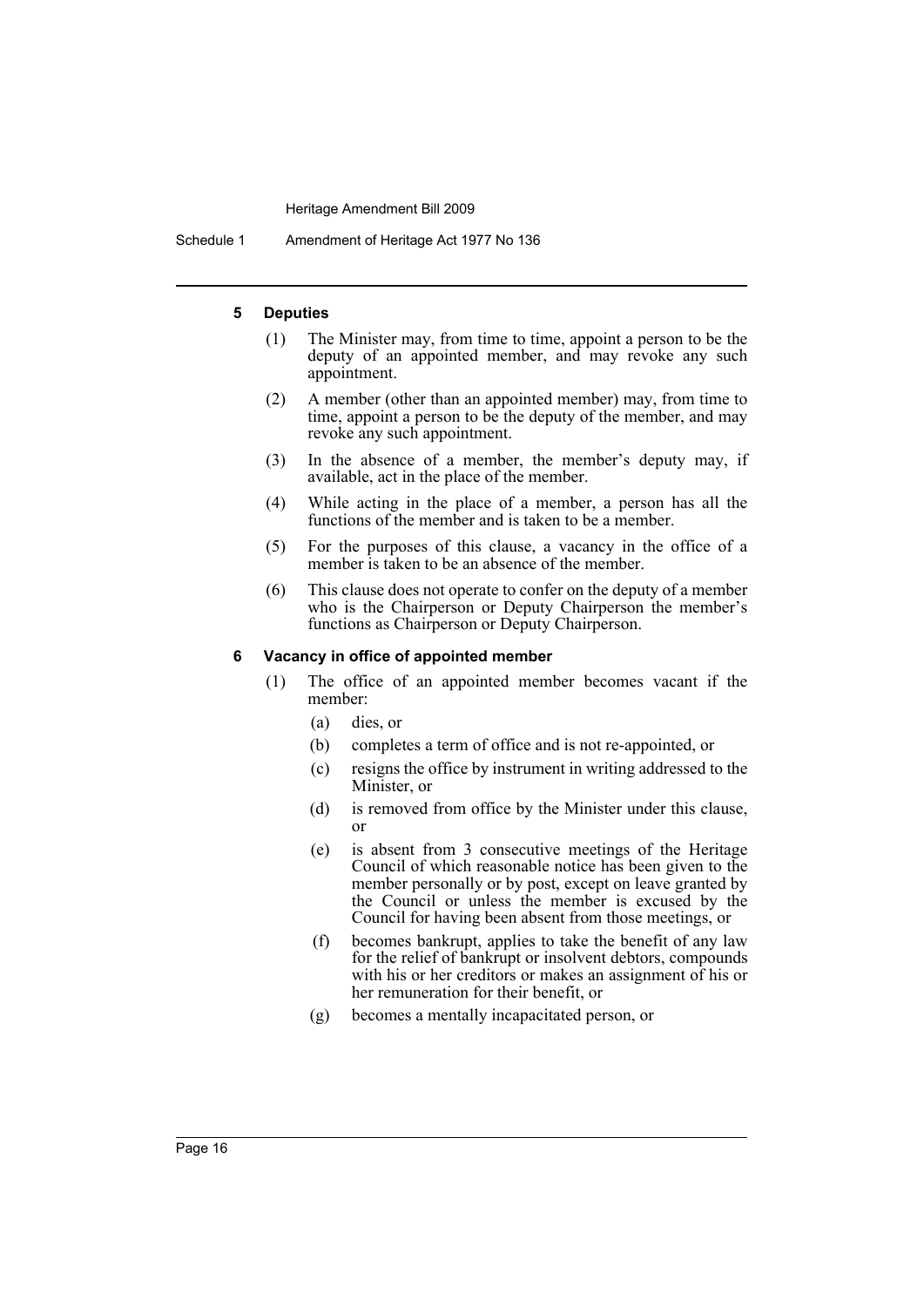Amendment of Heritage Act 1977 No 136 Schedule 1

- (h) is convicted in New South Wales of an offence that is punishable by imprisonment for 12 months or more or is convicted elsewhere than in New South Wales of an offence that, if committed in New South Wales, would be an offence so punishable.
- (2) The Minister may remove an appointed member from office at any time.

#### **7 Filling of vacancy in office of appointed member**

If the office of an appointed member becomes vacant, a person is, subject to this Act and the regulations, to be appointed to fill the vacancy.

#### **8 Chairperson and Deputy Chairperson**

- (1) The Chairperson or Deputy Chairperson vacates office as Chairperson or Deputy Chairperson if he or she:
	- (a) is removed from that office by the Minister under this clause, or
	- (b) resigns that office by instrument in writing addressed to the Minister, or
	- (c) ceases to be a member of the Heritage Council.
- (2) The Minister may at any time remove the Chairperson or Deputy Chairperson from office as Chairperson or Deputy Chairperson.

#### **9 Disclosure of pecuniary interests**

- (1) If:
	- (a) a member has a direct or indirect pecuniary interest in a matter being considered or about to be considered at a meeting of the Heritage Council, and
	- (b) the interest appears to raise a conflict with the proper performance of the member's duties in relation to the consideration of the matter,

the member must, as soon as possible after the relevant facts have come to the member's knowledge, disclose the nature of the interest at a meeting of the Heritage Council.

- (2) A disclosure by a member at a meeting of the Heritage Council that the member:
	- (a) is a member, or is in the employment, of a specified company or other body, or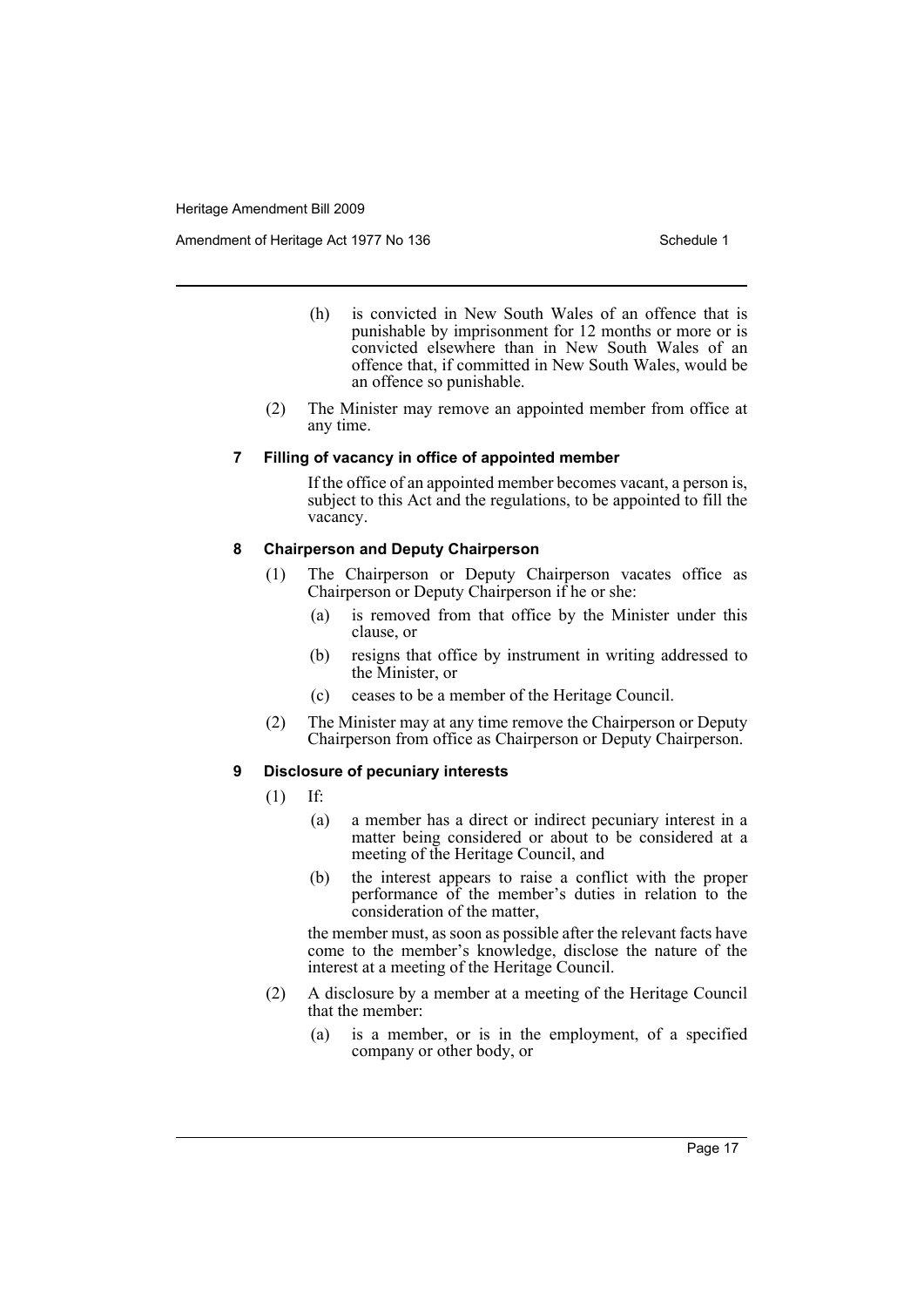- (b) is a partner, or is in the employment, of a specified person, or
- (c) has some other specified interest relating to a specified company or other body or to a specified person,

is a sufficient disclosure of the nature of the interest in any matter relating to that company or other body or to that person which may arise after the date of the disclosure and which is required to be disclosed under subclause (1).

- (3) Particulars of any disclosure made under this clause must be recorded by the Heritage Council in a book kept for the purpose and that book must be open at all reasonable hours to inspection by any person on payment of the fee determined by the Heritage Council.
- (4) After a member has disclosed the nature of an interest in any matter, the member must not, unless the Minister or the Heritage Council otherwise determines:
	- (a) be present during any deliberation of the Heritage Council with respect to the matter, or
	- (b) take part in any decision of the Heritage Council with respect to the matter.
- (5) For the purposes of the making of a determination by the Heritage Council under subclause (4), a member who has a direct or indirect pecuniary interest in a matter to which the disclosure relates must not:
	- (a) be present during any deliberation of the Heritage Council for the purpose of making the determination, or
	- (b) take part in the making by the Heritage Council of the determination.
- (6) A contravention of this clause does not invalidate any decision of the Heritage Council.
- (7) This clause applies to a member of a committee of the Heritage Council and the committee in the same way as it applies to a member of the Heritage Council and the Heritage Council.

#### **10 Effect of certain other Acts**

(1) Chapter 2 of the *Public Sector Employment and Management Act 2002* does not apply to or in respect of the appointment of an appointed member.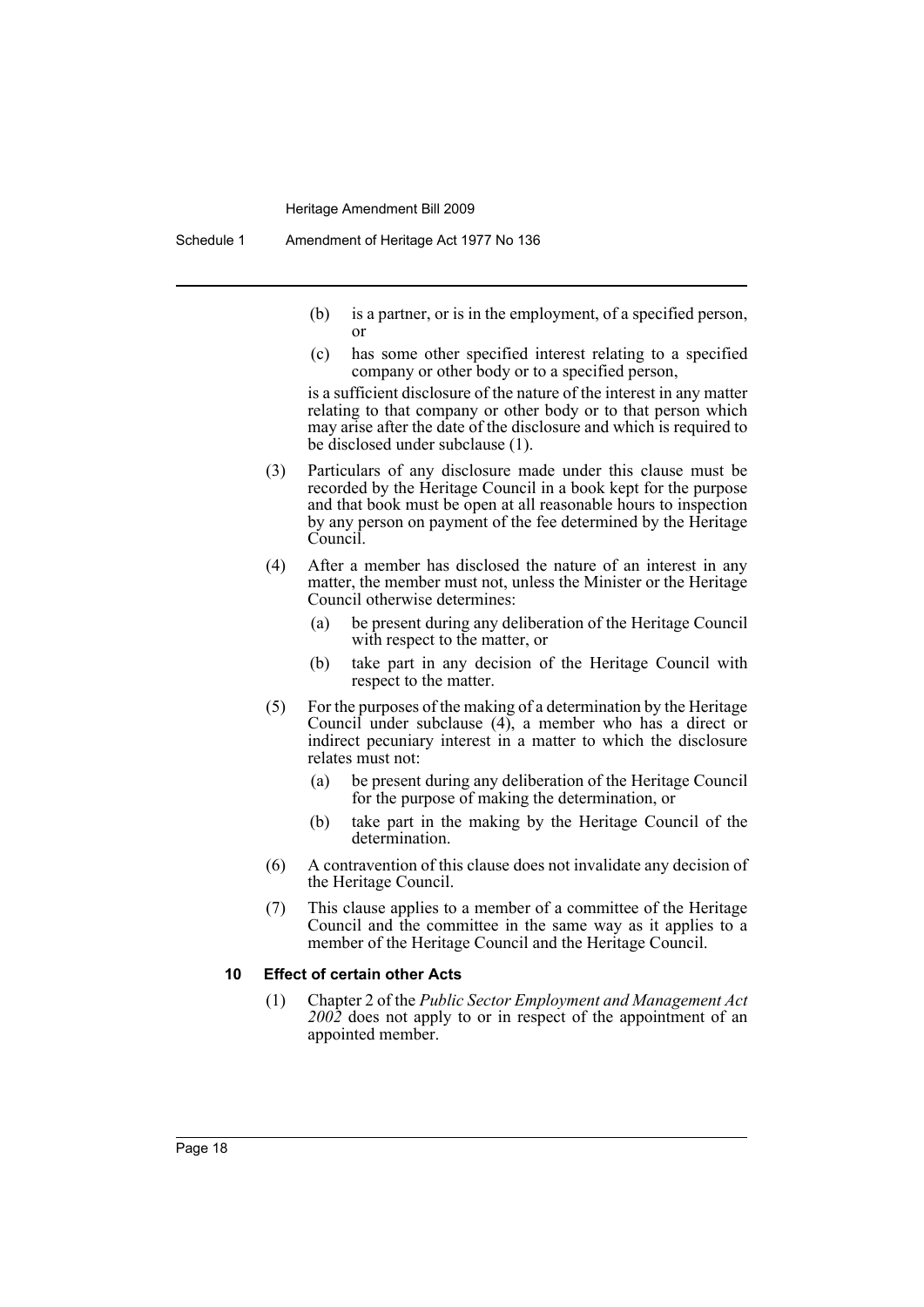- (2) If by or under any Act provision is made:
	- (a) requiring a person who is the holder of a specified office to devote the whole of his or her time to the duties of that office, or
	- (b) prohibiting the person from engaging in employment outside the duties of that office,

the provision does not operate to disqualify the person from holding that office and also the office of an appointed member or from accepting and retaining any remuneration payable to the person under this Act as a member.

# **Part 3 Procedure**

# **11 General procedure**

The procedure for the calling of meetings of the Heritage Council and for the conduct of business at those meetings is, subject to this Act and the regulations, to be as determined by the Heritage Council.

# **12 Quorum**

The quorum for a meeting of the Heritage Council is a majority of its members for the time being.

# **13 Presiding member**

- (1) The Chairperson (or, in the absence of the Chairperson, the Deputy Chairperson, or in the absence of both the Chairperson and the Deputy Chairperson, a person elected by the members of the Heritage Council who are present at a meeting of the Heritage Council) is to preside at a meeting of the Heritage Council.
- (2) The presiding member has a deliberative vote and, in the event of an equality of votes, has a second or casting vote.

#### **14 Voting**

A decision supported by a majority of the votes cast at a meeting of the Heritage Council at which a quorum is present is the decision of the Heritage Council.

#### **15 Transaction of business outside meetings or by telephone or other means**

(1) The Heritage Council may, if it thinks fit, transact any of its business by the circulation of papers among all the members of the Heritage Council for the time being, and a resolution in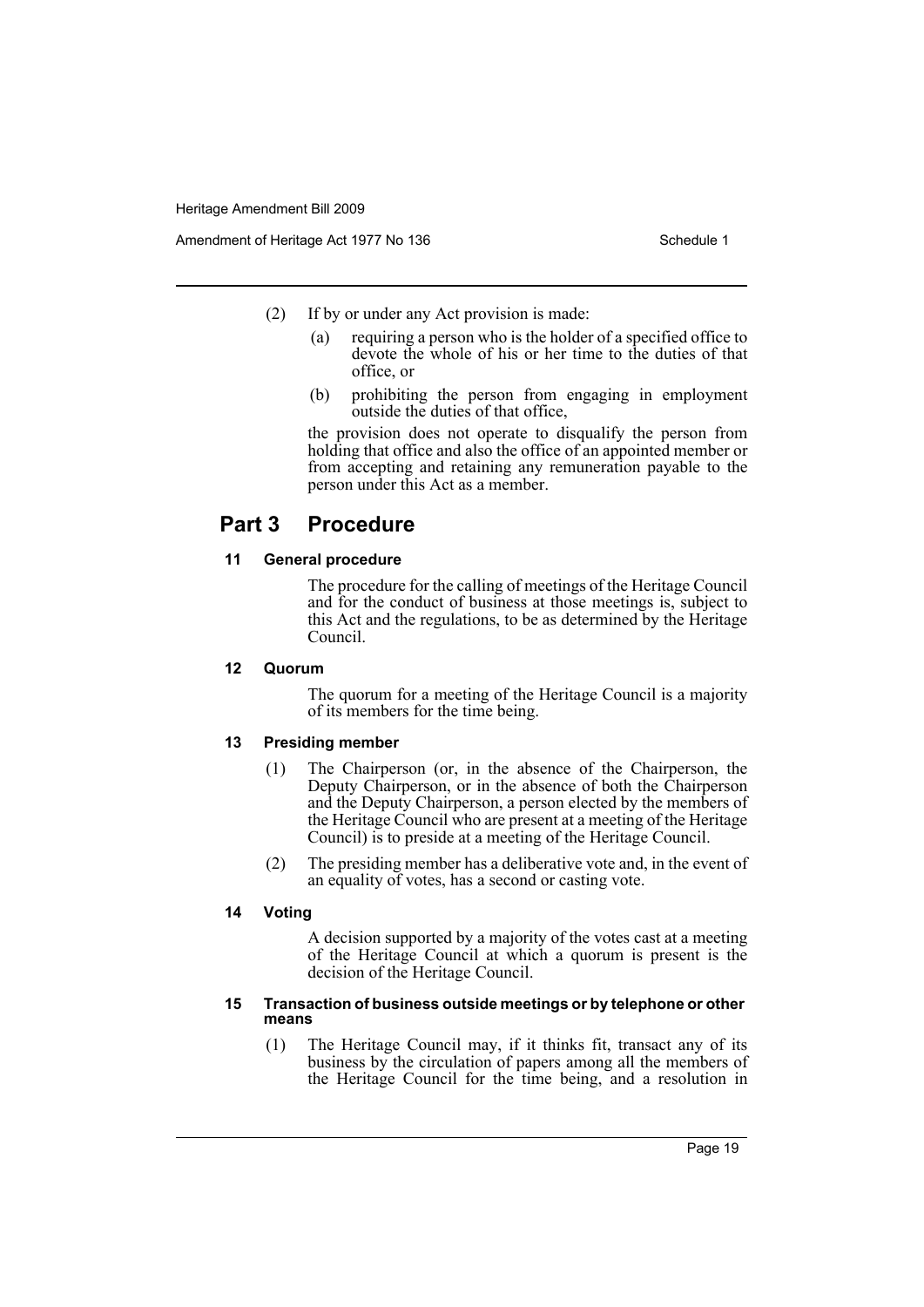Schedule 1 Amendment of Heritage Act 1977 No 136

writing approved in writing by a majority of those members is taken to be a decision of the Heritage Council.

- (2) The Heritage Council may, if it thinks fit, transact any of its business at a meeting at which members (or some members) participate by telephone, closed-circuit television or other means, but only if any member who speaks on a matter before the meeting can be heard by the other members.
- (3) For the purposes of:
	- (a) the approval of a resolution under subclause (1), or
	- (b) a meeting held in accordance with subclause (2),

the Chairperson and each member have the same voting rights as they have at an ordinary meeting of the Heritage Council.

- (4) A resolution approved under subclause (1) is, subject to the regulations, to be recorded in the minutes of the meetings of the Heritage Council.
- (5) Papers may be circulated among the members for the purposes of subclause (1) by facsimile or other transmission of the information in the papers concerned.

#### **16 First meeting**

The Minister may call the first meeting of the Heritage Council in such manner as the Minister thinks fit.

## **17 Minutes of meetings**

- (1) The Heritage Council must cause minutes of meetings and decisions at each meeting of the Heritage Council to be kept and must furnish the Minister with a copy of those minutes as soon as practicable after each meeting.
- (2) A copy of the minutes furnished to the Minister must be made available by the Heritage Council for public inspection without charge at the office of the Heritage Council during ordinary office hours.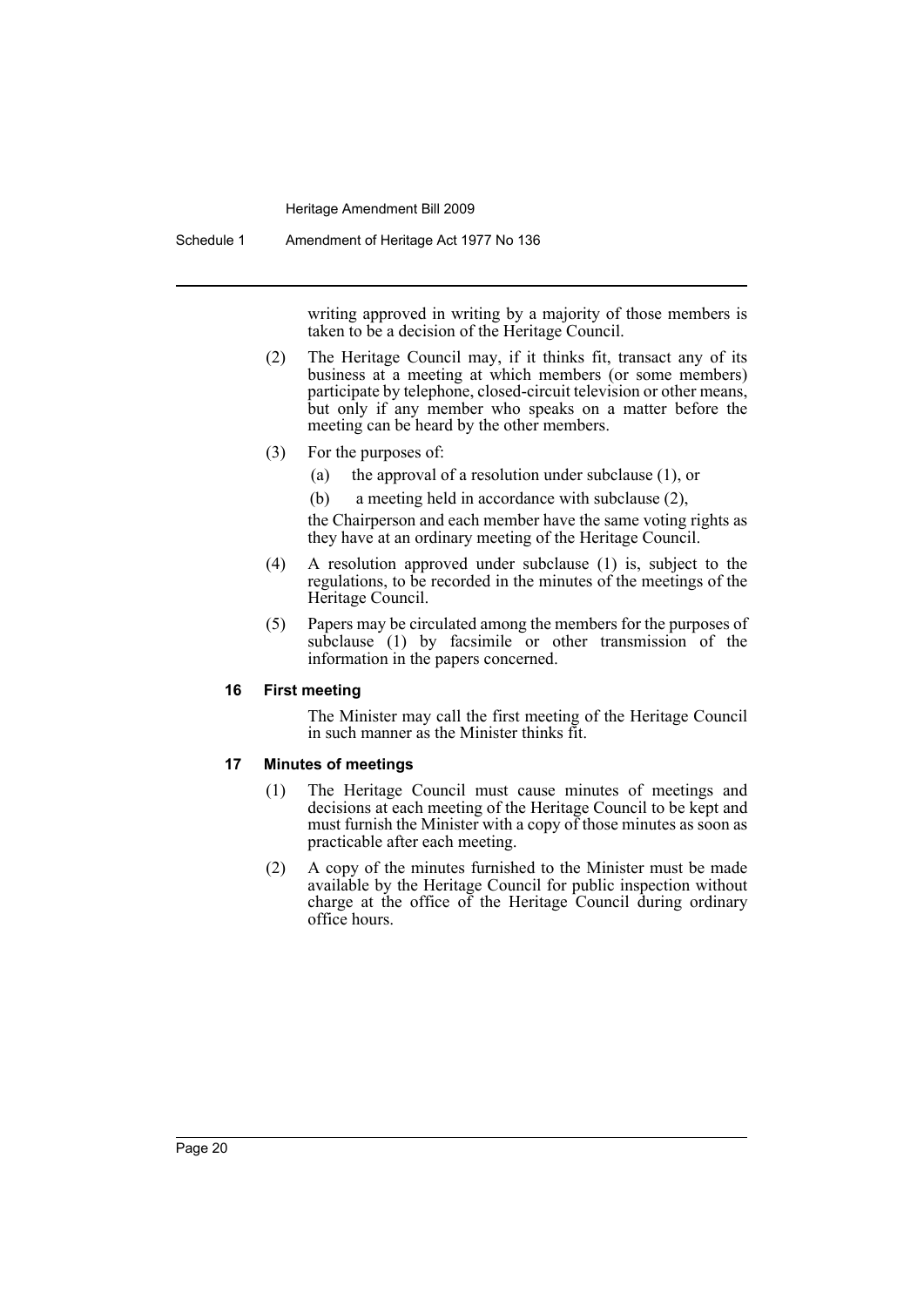Amendment of Environmental Planning and Assessment Act 1979 No 203 Schedule 2

# <span id="page-22-0"></span>**Schedule 2 Amendment of Environmental Planning and Assessment Act 1979 No 203**

#### **[1] Section 23G Joint regional planning panels**

Insert "any of a council's" before "functions" in section 23G (2) (a).

#### **[2] Section 23G (5A)–(5C)**

Insert after section 23G (5):

- (5A) Subject to the regulations, a regional panel is, in the exercise of functions conferred under subsection (2) (a), taken to be the council whose functions are conferred on a regional panel as referred to in subsection (2) (a).
- (5B) A regional panel is to exercise functions conferred as referred to in subsection (2) (a) to the exclusion of the applicable council (subject to any delegation under this Act).
- (5C) Subsections (5A) and (5B) apply to the Commission in its exercise of the functions of a regional panel under an environmental planning instrument that are conferred on the Commission under section 23D (1) (d) in the same way as they apply to a regional panel in the exercise of functions conferred as referred to in subsection (2) (a).

# **[3] Section 23H Regulations**

Omit section 23H (a). Insert instead:

(a) the functions conferred by this Act on a regional panel including its procedures in exercising its functions, and procedures in relation to its determination of development applications and applications to modify development consents,

#### **[4] Section 90 Application of this Division**

Insert ", other than development that requires a heritage approval" after "Division 4)" in section 90 (2) (as amended by Schedule  $2.\overline{2}$  [33] to the *Environmental Planning and Assessment Amendment Act 2008*).

#### **[5] Section 90A Definitions**

Insert in alphabetical order:

*heritage approval* means an approval in respect of the doing or carrying out of an act, matter or thing referred to in section  $57(1)$ of the *Heritage Act 1977*.